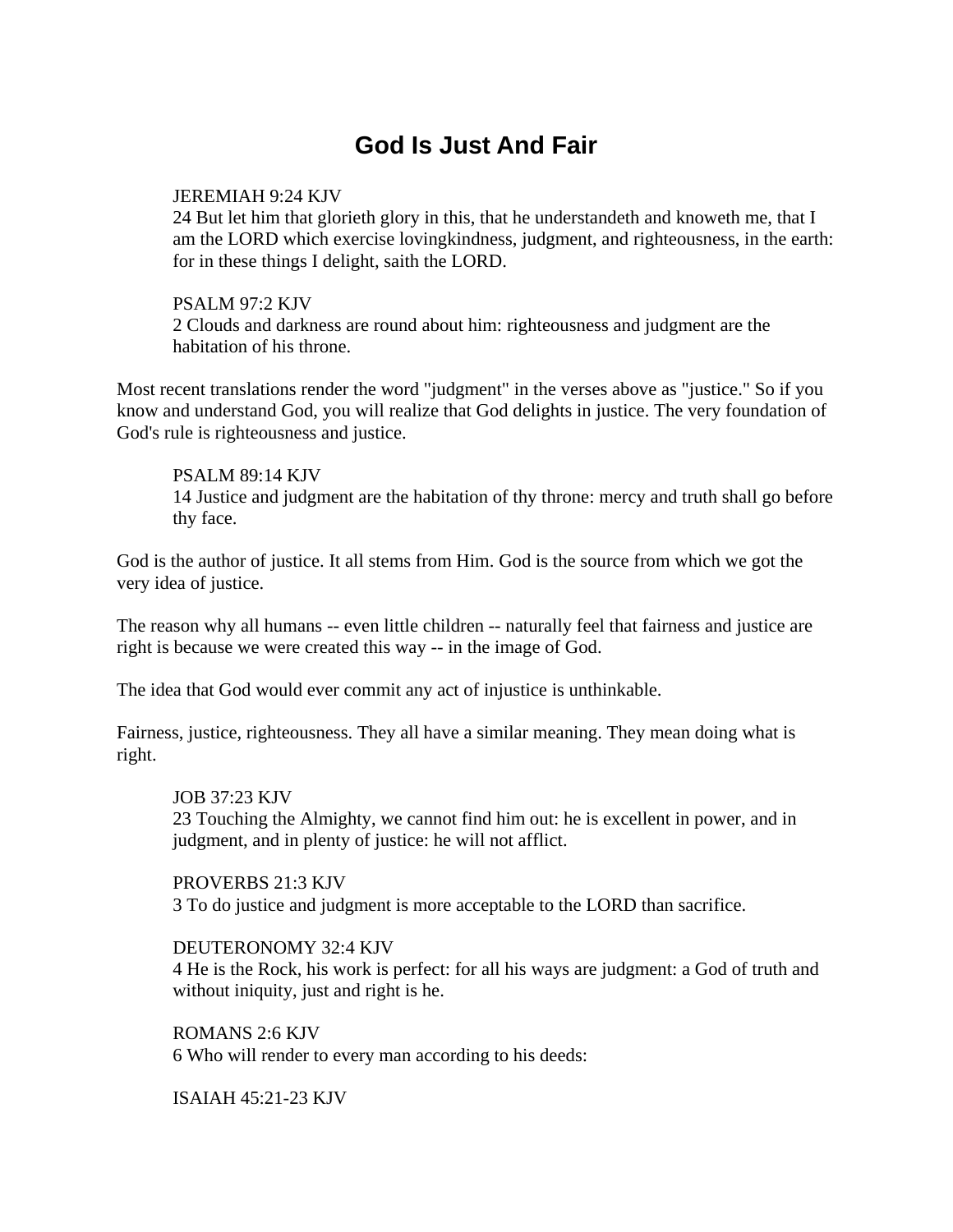21 Tell ye, and bring them near; yea, let them take counsel together: who hath declared this from ancient time? who hath told it from that time? have not I the LORD? and there is no God else beside me; a just God and a Saviour; there is none beside me. 22 Look unto me, and be ye saved, all the ends of the earth: for I am God, and there is none else.

23 I have sworn by myself, the word is gone out of my mouth in righteousness, and shall not return, That unto me every knee shall bow, every tongue shall swear.

In Isaiah 45:21 God specifically says He is a just God. And yet, if all we got was justice, we would all be in big trouble, for as the Bible declares, we have all fallen short of God's perfect standard. How wonderful it is to know that not only is God just, but He is also a Savior!

God also is merciful, so His justice is affected by His mercy, without being diminished by it.

## MICAH 7:18 KJV

18 Who is a God like unto thee, that pardoneth iniquity, and passeth by the transgression of the remnant of his heritage? he retaineth not his anger for ever, because he delighteth in mercy.

LAMENTATIONS 3:31-33 KJV

31 For the Lord will not cast off for ever:

32 But though he cause grief, yet will he have compassion according to the multitude of his mercies.

33 For he doth not afflict willingly nor grieve the children of men.

## **God's Laws**

God's desire for justice and fairness for all people is demonstrated in the laws God gave to the Israelites. Here are a few examples.

## LEVITICUS 19:35-37 KJV

35 Ye shall do no unrighteousness in judgment, in meteyard, in weight, or in measure. 36 Just balances, just weights, a just ephah, and a just hin, shall ye have: I am the LORD your God, which brought you out of the land of Egypt.

37 Therefore shall ye observe all my statutes, and all my judgments, and do them: I am the LORD.

## LEVITICUS 24:19-20 KJV

19 And if a man cause a blemish in his neighbour; as he hath done, so shall it be done to him;

20 Breach for breach, eye for eye, tooth for tooth: as he hath caused a blemish in a man, so shall it be done to him again.

## DEUTERONOMY 16:20 KJV

20 That which is altogether just shalt thou follow, that thou mayest live, and inherit the land which the LORD thy God giveth thee.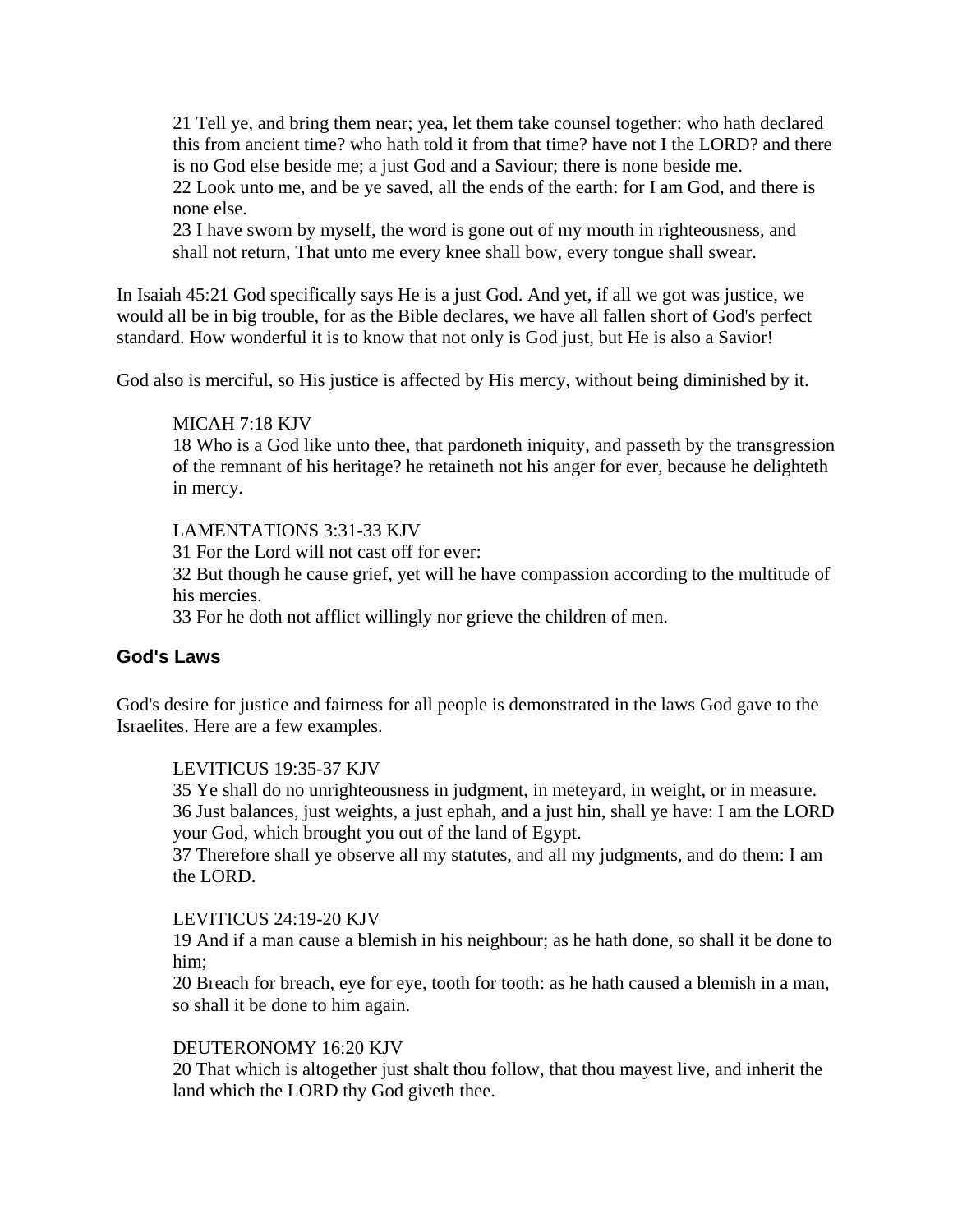## **In Righteousness Jesus Judges**

#### REVELATION 19:11 KJV

11 And I saw heaven opened, and behold a white horse; and he that sat upon him was called Faithful and True, and in righteousness he doth judge and make war.

Oh, what a wonderful verse! Jesus is faithful! Jesus never lies! And "in righteousness he doth judge"!

Jesus can be trusted to judge in fairness, justice, and righteousness.

## ACTS 17:31 KJV

31 Because he hath appointed a day, in the which he will judge the world in righteousness by that man whom he hath ordained; whereof he hath given assurance unto all men, in that he hath raised him from the dead.

#### ISAIAH 9:7 KJV

7 Of the increase of his government and peace there shall be no end, upon the throne of David, and upon his kingdom, to order it, and to establish it with judgment and with justice from henceforth even for ever. The zeal of the LORD of hosts will perform this.

#### JEREMIAH 23:5-6 KJV

5 Behold, the days come, saith the LORD, that I will raise unto David a righteous Branch, and a King shall reign and prosper, and shall execute judgment and justice in the earth.

6 In his days Judah shall be saved, and Israel shall dwell safely: and this is his name whereby he shall be called, THE LORD OUR RIGHTEOUSNESS.

#### HEBREWS 1:8 KJV

8 But unto the Son he saith, Thy throne, O God, is for ever and ever: a sceptre of righteousness is the sceptre of thy kingdom.

There are those who claim Jesus will sentence untold millions to a fiery pit of torment for eternity simply because they never heard the Gospel message before their death. But any child knows that is not just. And now that you have been shown the Bible does not teach that, I trust you will quit believing it. The proper response to this knowledge is to love Jesus and desire to obey Him -- and to share the Good News about Him with everyone.

# **Not Like God**

JEREMIAH 7:31 KJV